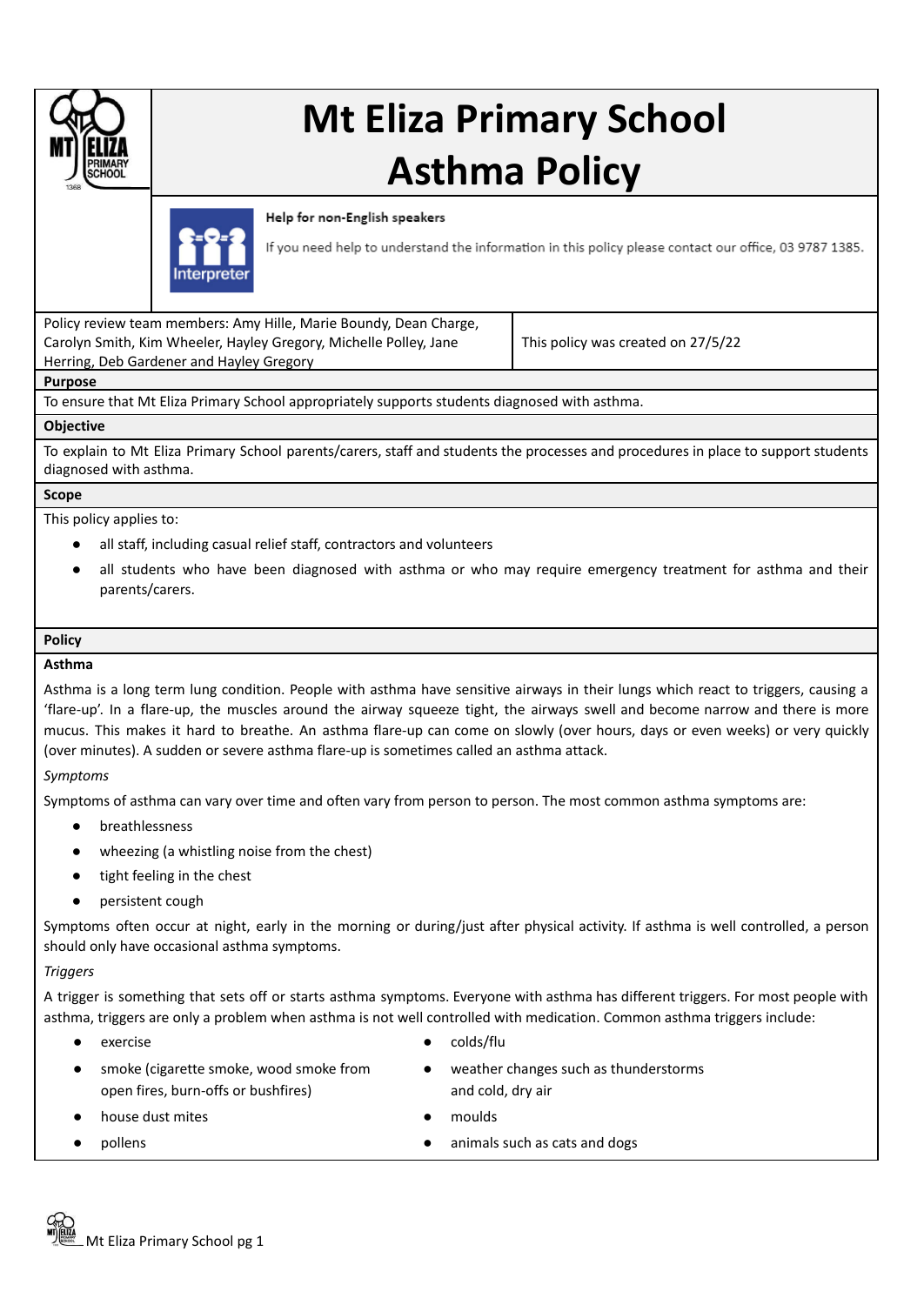- chemicals such as household cleaning products
- 
- deodorants (including perfumes, after-shaves, hair spray and aerosol deodorant sprays)
- food chemicals/additives **•** certain medications (including aspirin and anti-inflammatories)
- laughter or emotions, such as stress

# **Asthma management**

If a student diagnosed with asthma enrols at Mt Eliza Primary School:

- 1. Parents/carers must provide the school with an Asthma Action Plan which has been completed by the student's medical practitioner. The plan must outline:
	- the prescribed medication taken by the student and when it is to be administered, for example as a pre-medication to exercise or on a regular basis
	- emergency contact details
	- the contact details of the student's medical practitioner
	- the student's known triggers
	- the emergency procedures to be taken in the event of an asthma flare-up or attack.
- 2. Parents/carers should also provide a photo of the student to be included as part of the student's Asthma Action Plan.
- 3. Mt Eliza Primary School will keep all Asthma Action Plans:
	- Front office/sick bay and classrooms of asthmatic school students.
- 4. School staff may also work with parents/carers to develop a Student Health Support Plan which will include details on:
	- how the school will provide support for the student
	- identify specific strategies
	- allocate staff to assist the student
- 5. If a student diagnosed with asthma is going to attend a school camp or excursion, Mt Eliza Primary School parents/carers are required to provide any updated medical information.
- 6. If a student's asthma condition or treatment requirements change, parent/carers must notify the school and provide an updated Asthma Action Plan.
- 7. School staff will work with parents/carers to review Asthma Action Plans (and Student Health Support Plans) once a year.

# **Student asthma kit**

All students diagnosed with asthma are required to have a student asthma kit at school which contains:

- their own prescribed reliever medication labelled with the student's name
- their spacer (if they use one)

Student asthma kits will be stored in first aid/sick bay and students may also keep their asthma kit with them whilst at school in the Years 3 and above.

## **Asthma emergency response plan**

If a student is:

- having an asthma attack
- difficulty breathing for an unknown cause, even if they are not known to have asthma

School staff will endeavour to follow the Asthma First Aid procedures outlined in the table below. School staff may contact Triple Zero "000" at any time.

| <b>Step</b> | <b>Action</b>           |  |  |  |
|-------------|-------------------------|--|--|--|
| 1.          | Sit the person upright  |  |  |  |
|             | Be calm and reassuring  |  |  |  |
|             | Do not leave them alone |  |  |  |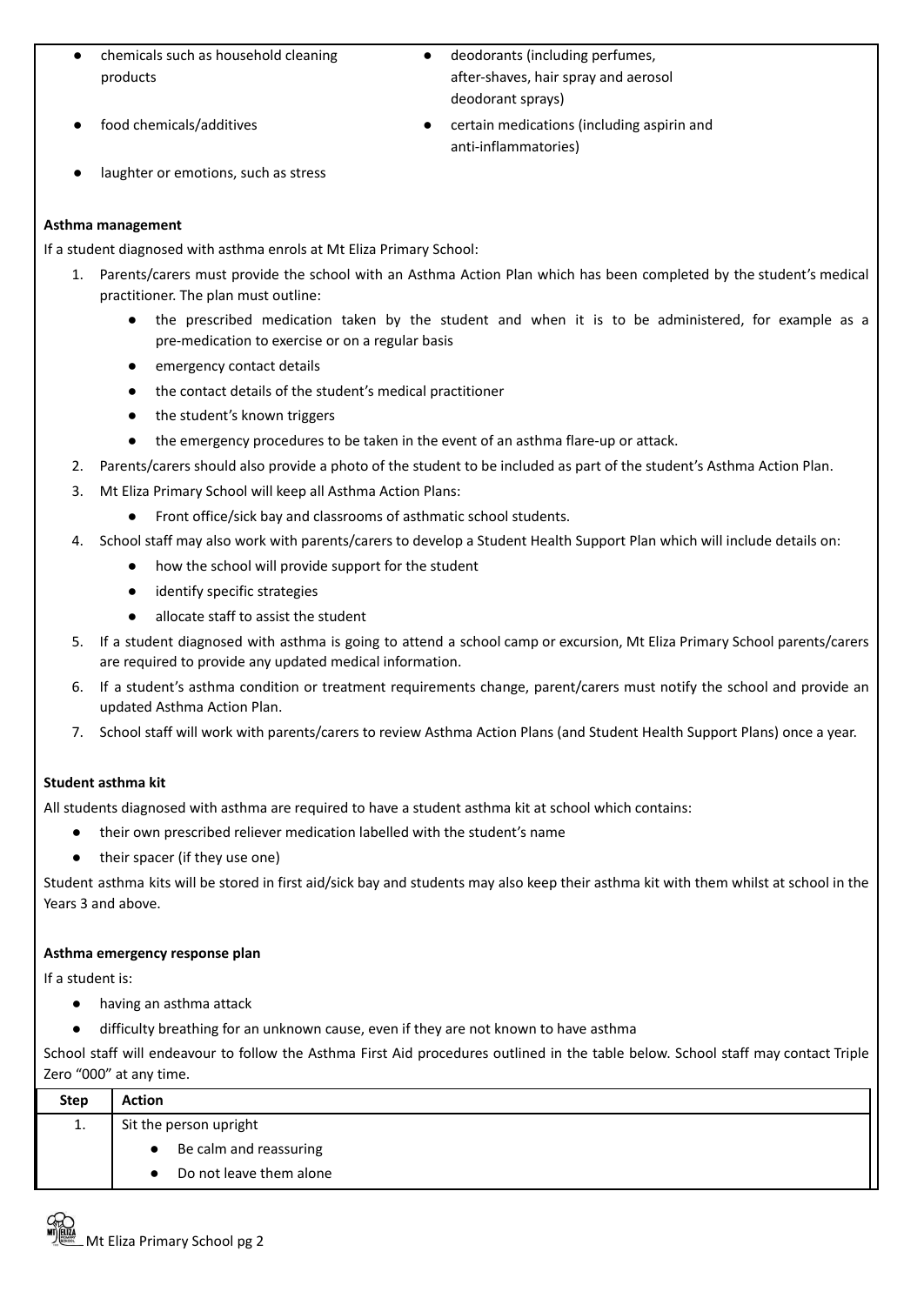|    | Seek assistance from another staff member or reliable student to locate the student's reliever, the Asthma<br>$\bullet$<br>Emergency Kit and the student's Asthma Action Plan (if available). |  |  |  |  |
|----|-----------------------------------------------------------------------------------------------------------------------------------------------------------------------------------------------|--|--|--|--|
|    |                                                                                                                                                                                               |  |  |  |  |
|    | If the student's action plan is not immediately available, use the Asthma First Aid as described in Steps 2 to<br>5.                                                                          |  |  |  |  |
| 2. | Give 4 separate puffs of blue or blue/grey reliever puffer:                                                                                                                                   |  |  |  |  |
|    |                                                                                                                                                                                               |  |  |  |  |
|    | Shake the puffer                                                                                                                                                                              |  |  |  |  |
|    | Use a spacer if you have one                                                                                                                                                                  |  |  |  |  |
|    | Put 1 puff into the spacer                                                                                                                                                                    |  |  |  |  |
|    | Take 4 breaths from the spacer                                                                                                                                                                |  |  |  |  |
|    | Remember - Shake, 1 puff, 4 breaths                                                                                                                                                           |  |  |  |  |
| 3. | Wait 4 minutes                                                                                                                                                                                |  |  |  |  |
|    | If there is no improvement, give 4 more separate puffs of blue/grey reliever as above                                                                                                         |  |  |  |  |
|    | (or give 1 more dose of Bricanyl or Symbiocort inhaler)                                                                                                                                       |  |  |  |  |
| 4. | If there is still no improvement call Triple Zero "000" and ask for an ambulance.                                                                                                             |  |  |  |  |
|    | Tell the operator the student is having an asthma attack                                                                                                                                      |  |  |  |  |
|    | Keep giving 4 separate puffs every 4 minutes until emergency assistance arrives                                                                                                               |  |  |  |  |
|    | (or 1 dose of Bricanyl or Symbicort every 4 minutes - up to 3 doses of Symbicort)                                                                                                             |  |  |  |  |
| 5. | If asthma is relieved after administering Asthma First Aid, stop the treatment and observe the student. Notify the<br>student's emergency contact person and record the incident              |  |  |  |  |

Staff will call Triple Zero "000" immediately if:

- the person is not breathing
- if the person's asthma suddenly becomes worse or is not improving
- if the person is having an asthma attack and a reliever is not available
- if they are not sure if it is asthma
- if the person is known to have anaphylaxis

## **Training for staff**

Mt Eliza Primary School will arrange the following asthma management training for staff:

| <b>Staff</b>                               | <b>Completed by</b>                                                                                                                                                                                                           | Course                                                                                                                       | <b>Provider</b>                                               | Cost                               | <b>Valid for</b> |
|--------------------------------------------|-------------------------------------------------------------------------------------------------------------------------------------------------------------------------------------------------------------------------------|------------------------------------------------------------------------------------------------------------------------------|---------------------------------------------------------------|------------------------------------|------------------|
| Group 1<br>General<br><b>Staff</b>         | School staff with a direct<br>teaching role with students<br>affected by asthma or other<br>school staff directed by the<br>Principal after conducting a<br>risk assessment.                                                  | Asthma first aid<br>management for<br>education staff<br>(non-accredited)<br>One hour<br>face-to-face or<br>online training. | Asthma Australia                                              | Free to all<br>schools             | 3 years          |
| Group 2<br><b>Specific</b><br><b>Staff</b> | Staff working with high risk<br>children with a history of<br>severe asthma, or with<br>direct student wellbeing<br>responsibility, (including<br>nurses, PE/sport teachers,<br>first aid and school staff<br>attending camp) | Course in Asthma<br>Awareness<br><i>10760NAT</i><br>(accredited)                                                             | Any RTO that has<br>this course in their<br>scope of practice | Paid by Mt Eliza<br>Primary School | 3 years          |

Mt Eliza Primary School will also conduct an annual briefing for staff on:

- the procedures outlined in this policy
- the causes, symptoms and treatment of asthma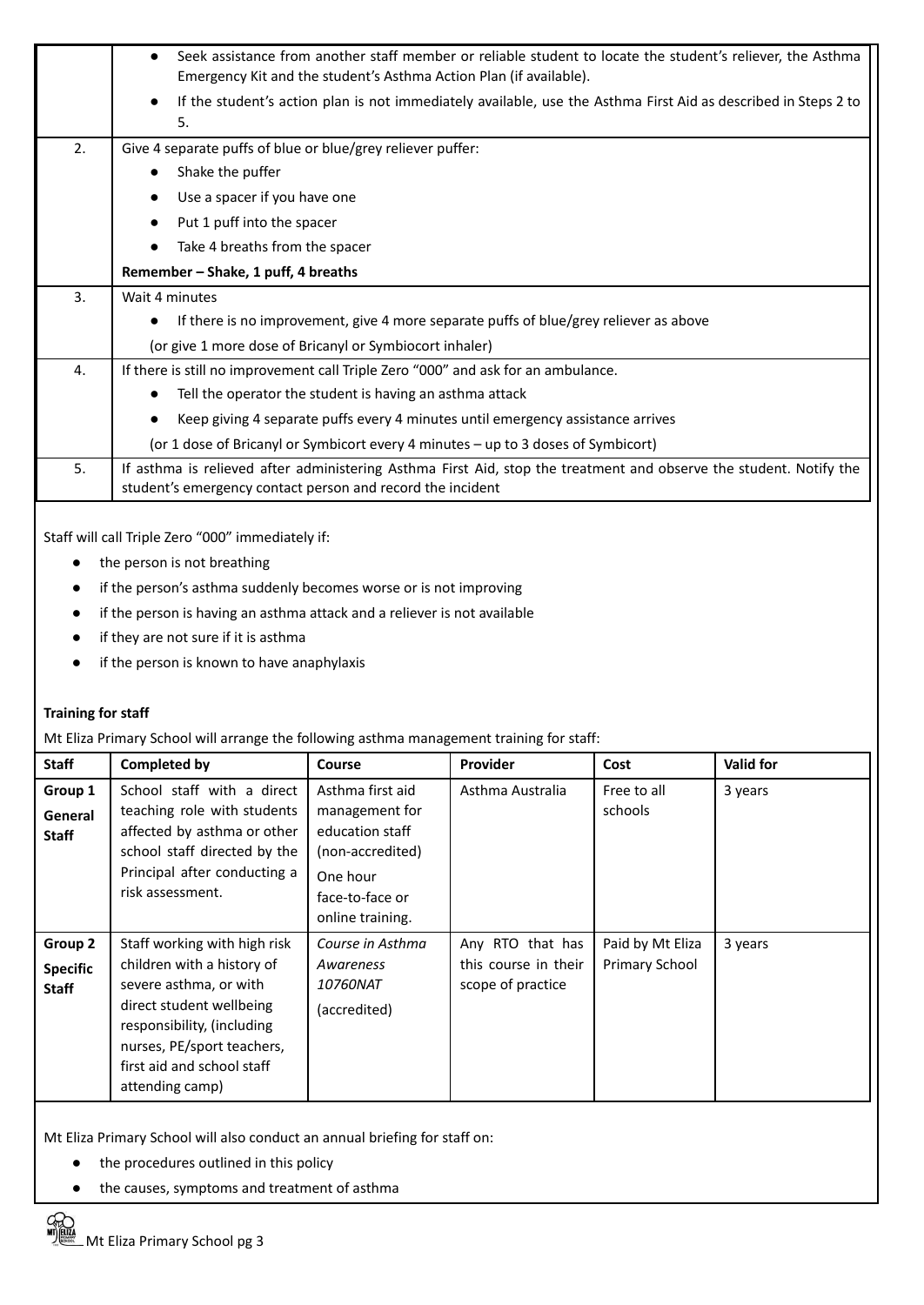- identities of the students diagnosed with asthma
- how to use a puffer and spacer
- the location of:
	- o the Asthma Emergency Kits
	- o asthma medication which has been provided by parents for student use.

Mt Eliza Primary School will also provide this policy to casual relief staff and volunteers who will be working with students, and may also provide a briefing if the Principal decides it is necessary depending on the nature of the work being performed.

## **Asthma Emergency Kit**

Mt Eliza Primary School will provide and maintain at least two Asthma Emergency Kits. One kit will be kept on school premises at First Aid and one will be a mobile kit for activities such as:

- vard duty
- camps and excursions.

The Asthma Emergency Kit will contain:

- at least 1 blue or blue/grey reliever medication such as Airomir, Admol or Ventolin
- at least 2 spacer devices (for single person use only) to assist with effective inhalation of the blue or blue/grey reliever medication (Mt Eliza Primary School will ensure spare spacers are available as replacements). Spacers will be stored in a dust proof container.
- clear written instructions on Asthma First Aid, including:
	- o how to use the medication and spacer devices
	- o steps to be taken in treating an asthma attack
- A record sheet/log for recording the details of an asthma first aid incident, such as the number of puffs administered [see template record sheet in "additional resources"].

Our School First Aid Officer will monitor and maintain the Asthma Emergency Kits. They will:

- ensure all contents are maintained and replaced where necessary
- regularly check the expiry date on the canisters of the blue or blue/grey reliever puffers and place them if they have expired or a low on doses
- replace spacers in the Kits after each use (spacers are single-person use only)
- dispose of any previously used spaces.

The blue or blue/grey reliever medication in the Asthma Emergency Kits may be used by more than one student as long as they are used with a spacer. If the devices come into contact with someone's mouth, they will not be used again and will be replaced. After each use of a blue or blue/grey reliever (with a spacer):

- remove the metal canister from the puffer (do not wash the canister)
- wash the plastic casing
- rinse the mouthpiece through the top and bottom under running water for at least 30 seconds
- wash the mouthpiece cover
- air dry then reassemble
- test the puffer to make sure no water remains in it, then return to the Asthma Emergency Kit.

## **Management of confidential medical information**

Confidential medical information provided to Mt Eliza Primary School to support a student diagnosed with asthma will be:

- recorded on the student's file
- shared with all relevant staff so that they are able to properly support students diagnosed with asthma and respond appropriately if necessary.

## **Communication plan**

This policy will be available on Mt Eliza Primary School's website so that parents and other members of the school community can easily access information about Mt Eliza Primary School's asthma management procedures.